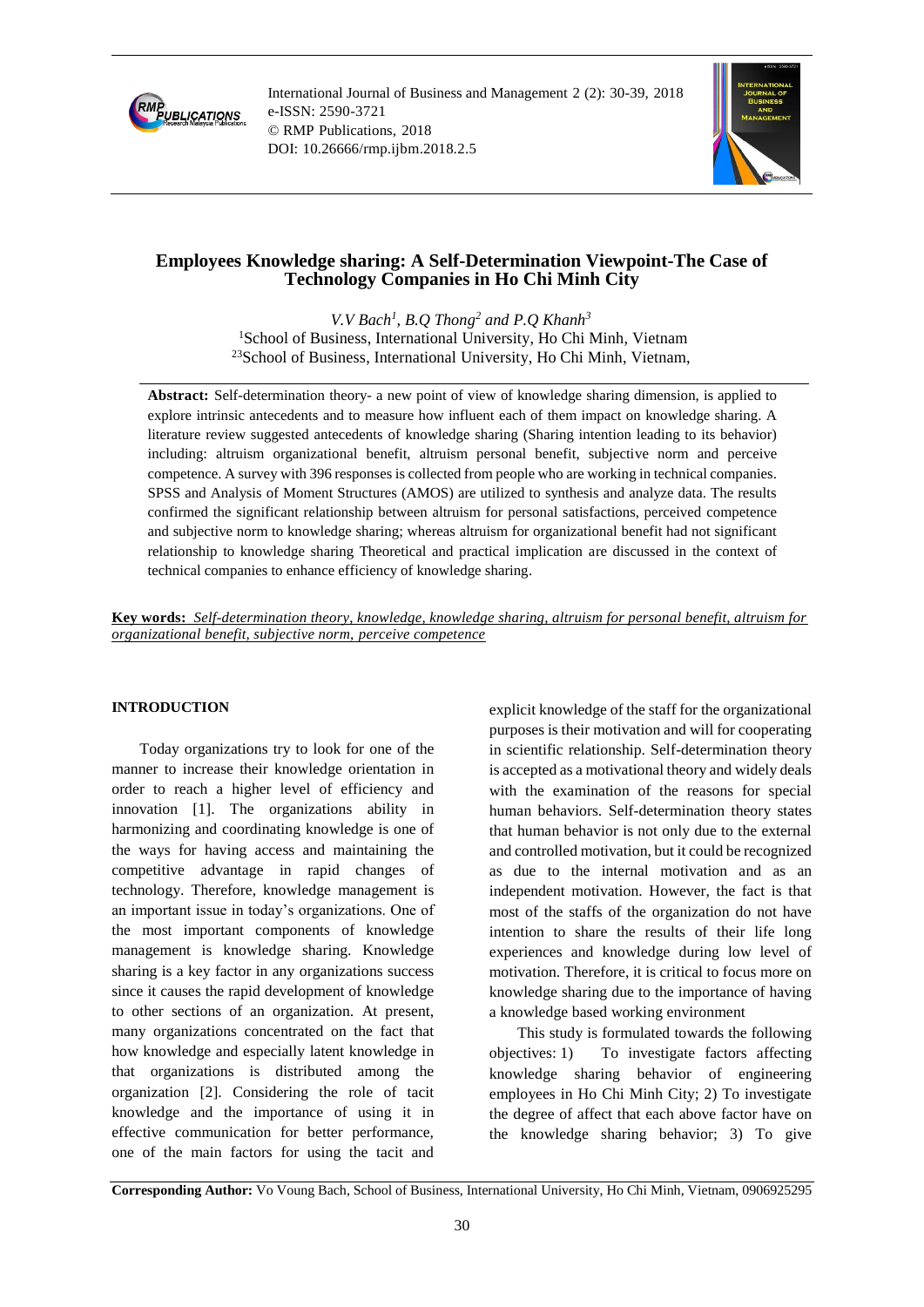recommendation to technology companies in Ho Chi Minh City to improve the employees' knowledge sharing behavior.

## **LITERATURE REVIEWS**

### *Knowledge & Knowledge Sharing*

### *Knowledge*

In 2010, Daghfous and Ahmad idenfied knowledge as "a state of knowing that constitutes facts, concepts, principles, laws, causal relationships, insights, judgments, intuitions, and feelings" [3]. Basically, there are two types of knowledge: explicit and tacit forms. The term "tacit knowledge" was firstly introduced by Polanyi in 1966 [4]. A huge amount of human knowledge is hard to be expressed in words since it can only be gained through individual experience [5]. Thus, without the experienced person, this tacit knowledge cannot be easily used or expressed as the explicit form. In contrast, explicit knowledge can be easily expressed, stored or transferred all over the world without the experienced person [6]. Even each individual has a limited amount of knowledge within the organization, he or she does strongly contribute to the knowledge management of the organization.

### *Knowledge Sharing*

Knowledge sharing is the main factor of the knowledge management system within an organization. However, there is no unique perspective of "knowledge sharing". For example, Lee and Al-Hawamdeh, in a research conducted in 2002 [7], concluded that knowledge sharing is a "deliberate act that allows knowledge to be reuse by other people through knowledge transfer." Lately, Boon-In, Choy-Har, Chee-Hoong, Keng-Boon, and Felix in 2010 [8] added in that knowledge sharing is any activities to extent the knowledge of each individual to others, or a process of transforming knowledge from tacit form to explicit form. Each individual has specific viewpoints and knowledge within an organization. Therefore, the interactions between them could lead to positively affect individuals in innovative activities, hence increasing the knowledge ability of the organization.

Individuals must overcome many barriers to share their knowledge. The implicit knowledge is within individual experience, such as invisible information, skills or ideas. Therefore, it is hardly articulated in words to communicate or share between individuals. In contrast, the explicit knowledge is easily expressed in words. It could be shared with ruled and systems under the form of data, formula or procedure [9]. The other barrier comes from the perception of an individual who owns the knowledge. He or she refuses to share the knowledge because the fear of losing the superiority or not rewarded adequately or even time and resource lacking [10]. In addition, the poor knowledge sharing environment is also an enormous barrier. Therefore, the organization has to understand how to create an effective interaction between individuals to motivate the sharing knowledge behaviors of their employees.

## *Theory of Self-Determination & its point of view on Knowledge Sharing Behavior*

#### *Theory of Self-Determination*

The nature of self-determination theory is that human behavior can be motivated by the interaction between the extrinsic factors (controlled motivation, i.e., rewards, grades or evaluations) and the intrinsic factors (autonomous motivation, interests). Autonomous motivation is the motivation welldefined as individuals who autonomously act certain behaviors without any external rewards or selfbenefits. They internally feel self-motivated when perform these certain behaviors based on their own "interests, curiosity, care or abiding values". The controlled motivation, in contrast, is motivations in which individuals, based on self-benefits and selfneeds, perform certain behaviors. Usually, there are external pressures or requirements on individuals to reach an essential outcome. The external motivations including "reward systems, grades, evaluations, or the opinions they fear others might have of them." All these external factors make individuals feeling being controlled when performing certain behaviors.

Previous studies show that there are four principles of self-determination theory. Firstly, selfdetermination theory clearly states that autonomous motivations are different compared to controlled motivations [11-13]. Therefore, every behavior, depended on the level of being induced by autonomous or controlled motivations, can be classified into self-determined or non-selfdetermined. The second premise refers to the quality of the autonomous/controlled motivation determined by how good individuals satisfied with the psychological needs for autonomy, competence and relatedness when performing a certain behavior. It seems that controlled motivations seem to have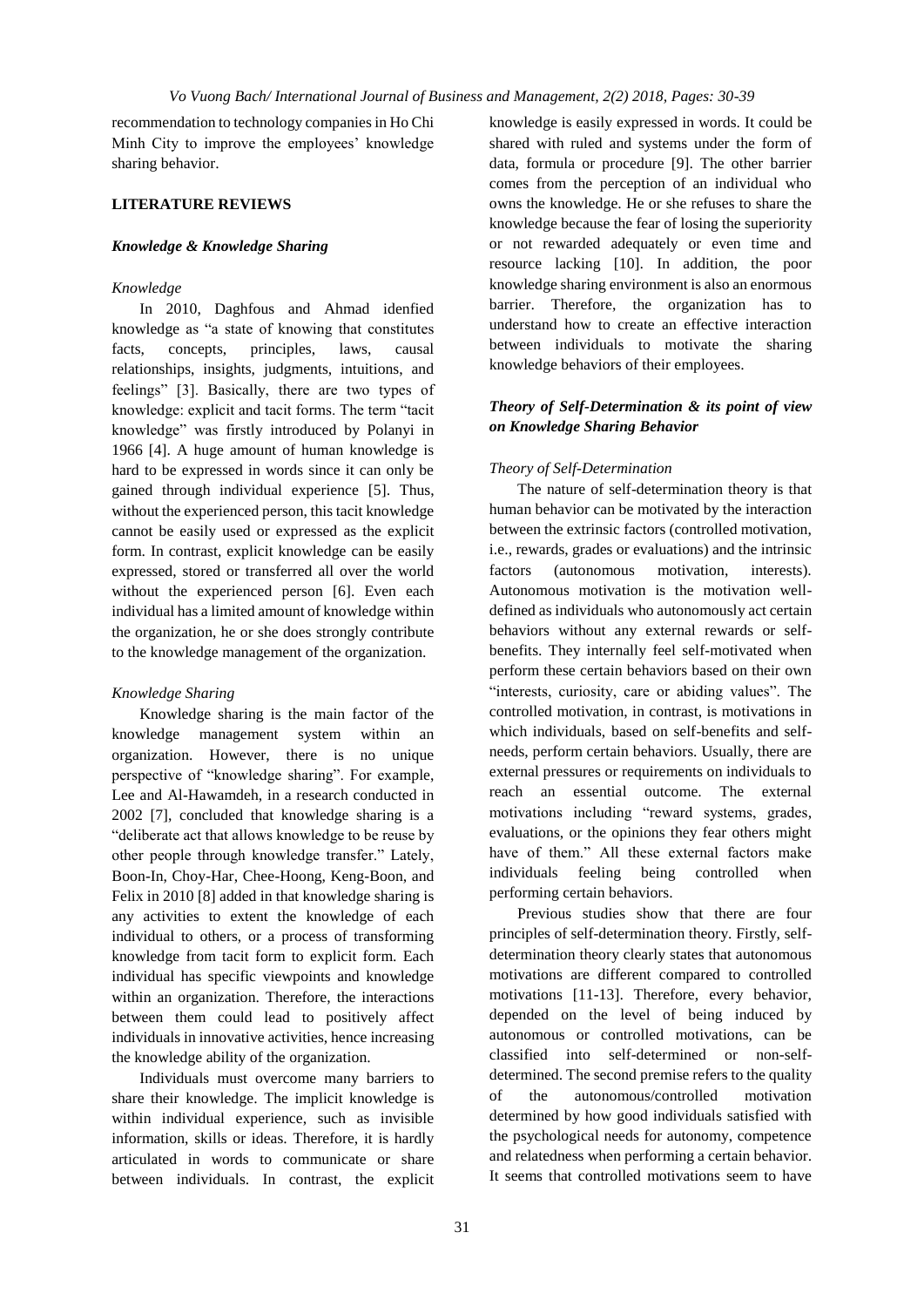less positive result than autonomy motivations in different situations. The reason is that performing a sharing action under autonomy-oriented motivations make individuals feels more certainly satisfied with the three human psychological needs. In contrast, controlled-oriented motivations bring more pressure by external forces/incentives [14]. As a result, to increase the quality of motivating individuals' behaviors, it is better to make it more autonomyoriented. Thirdly, individuals' behavior may be interfered by the interaction between autonomy and controlled motivations. Particularly, depending on the way that satisfies the above discussed psychological needs, autonomy motivations may strengthen or undermine controlled motivations and vice versa.

The remaining principle of self-determined theory is "the proposition of a controlled-toautonomous continuum". This continuum describes the levels of motivations to perform a certain behavior, from the fully controlled motivation (created and kept by external factors, such as rewards/benefits for individuals) to the fully autonomous motivation (which is done by selfinterest, without external rewards/benefits). Based on this continuum, three main categories are divided among motivations [15]. Firstly, motivation describes the lack of motivation context when there is no regulation or reward. The second category named extrinsic motivation, which is then divided into four sub-categories. The first sub-category is the controlled motivation regarding the context when individuals' behavior is fully controlled and pressured by external regulation. Secondly, the moderately controlled motivation is when individuals still perform the behavior under external controls and pressures, even when the value of the behavior is not truly known (e.g. introjected regulation). The next sub-category is the moderately autonomous motivation, which means that there is more freedom when individuals perform the specific behavior because they understand its value and are willing to accept responsibility. The autonomous motivation is the last sub-category of extrinsic motivation. The regulation is seemed to be truly autonomous and makes the behavior translational moving to reach the individuals' values and goals. Finally, intrinsic motivation can be explained as autonomous motivation. Individuals autonomously engage to a specific behavior because they feel interested and enjoyable.

## *A Self-determination viewpoint on Knowledge Sharing behaviors of employees*

Literature review shows that a connection between the motivation and individuals' expectations is essential to make individuals engaging in a certain behavior [12, 16]. According to self-determination theory, previous knowledge sharing studies were mostly indicated the motivations related to external forces/regulations (e.g. rewards, grades or evaluations). This statement means that autonomy-oriented motivation concept in knowledge sharing studies is either unnoticed or wrongly combined into the controlled-oriented motivation concept.

In reference of self-determination theory, prior studies on knowledge sharing behaviors have scanned through different motivational factors in order to understand and explain knowledge sharing behaviors. However, the difference between these motivation factors is still suspicious and inconsistent. In addition, none of these studies has accepted all the four motivation types of selfdetermination theory at the same time. Furthermore, a number of studies that adopt self-determination theory concluded that controlled motivation is not as much important as autonomous motivation when linked to knowledge sharing behaviors [11, 17-18]. Therefore, this study will only concentrate on autonomous motivations in SDT and conclude the quality of motivations presented in selfdetermination theory.

## *Altruism factor as Automony-oriented motivations:*

In the case of understanding knowledge sharing behaviors associated with autonomy-oriented motivations in self-determination theory, soft and hard rewards have limited influences. The reason behinds this phenomenon is that prior studies were mistaken or wrongly assigned the concept of autonomous motivations to parts of intrinsic rewards even if they are worthy to be considered individually. In addition, prior studies [19-20] agree that knowledge sharing behaviors are motivated by both expectations of individuals' benefits and of third parties' benefits (e.g., communities or organization). These "selfless knowledge sharing behaviors" are equivalent to the altruism concept [21].

The altruism concepts for benefits of both organization and personal satisfaction are recognized and implemented in this study in order to symbolize the concept of autonomous motivation in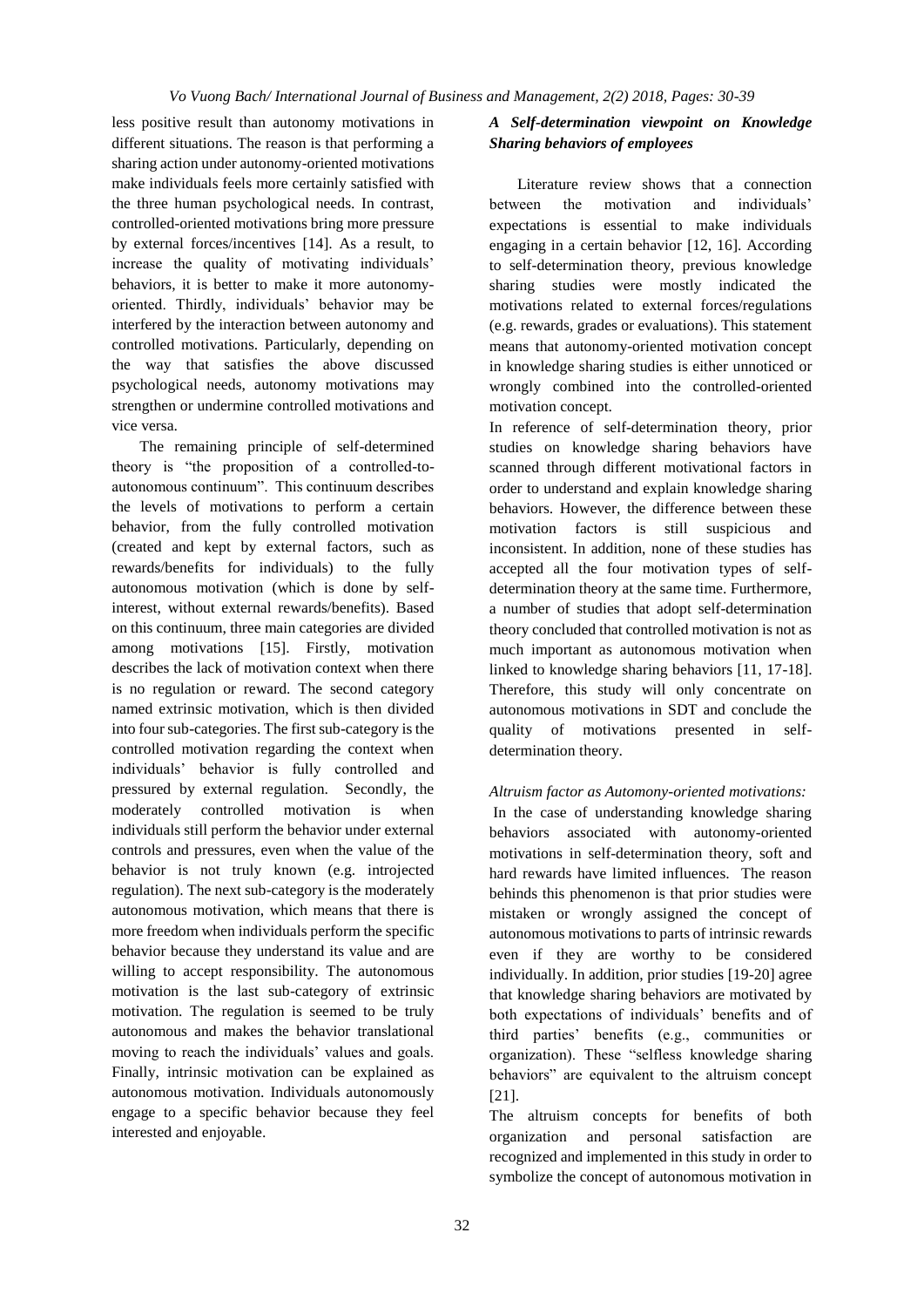self-determination theory. First, Chiu et al. [22] defined altruism for organization benefits as the evaluations of individuals' positive influence regarding the knowledge sharing behaviors in their organizations. This is reflected as one type of moderately autonomous motivations. In the other hand, personal satisfaction altruism is defined by Hall [23] as persons may feel enjoyment about the optimistic results regarding their knowledge sharing behaviors. Thus, it is identified as a form of autonomous motivations. Prior studies indicate that there is only one different between these two altruisms, which is intrinsic motivations defined as the overall expression of motivational factors which are approaching closer to autonomy-oriented motivations.

The main reason causes individuals to perform a specific behavior while this does not bring any selfbenefit to them is that this behavior may bring significant benefits to his/her external entities (i.e., organization) [24]. Sharing the same idea, Bock and Kim [25] pointed out that the degree of employees' competence is positively developed related to the knowledge sharing behaviors of employees, which is not depended on the external rewards (e.g., hard and soft rewards). Additionally, some of the benefits related to altruism for organizational benefits are the decrement of unnecessary interpersonal competition and the increment of collaboration which then lead to employees' positive relationships and employees' self-improvement perspectives [26]. Employees who receive feedbacks from the previous knowledge sharing activities may have a deeper understanding on how they can positively help the work of others or even the performance of the organizational. Thus, employees' sense of self-worth is initiated and sustained [27]. Consequently, they will positively keep their knowledge sharing activities.

Prior studies argue that the satisfied and pleased feeling of the positive outcomes of helping others leads to employees' knowledge sharing behaviors [28-30]. In addition, when joining to virtual communities, humans tend to share common goals or desires. Thus, their altruistic intention to perform knowledge sharing behaviors are increasing because of the pleased feeling of helping others in the firm (i.e., personal satisfaction related altruism) and viewing the community's achievements of those sharing goals or desires (i.e., organizational benefits related altruism). This results in the below hypotheses.

*H1: Altruism which is related to organizational benefits influences individuals' intention to share knowledge.*

*H2: Altruism which is related to personal satisfaction influences individuals' intention to share knowledge*.

Subjective Norm and its impacts on Knowledge Sharing: Prior studies about the knowledge sharing behaviors based on SDT were mostly concerning about the reward factors and the personal factors of the person who performs the knowledge sharing. In order to make the research cover a wider approach, the factors of subjective norm were taken from the theory of planned behaviors. Subjective norm is an individual's perception about the particular behavior, which is influenced by the judgment of significant others (e.g., parents, spouse, friends, teachers). In the context of this research, leadership and organizational culture are considers as the subjective norm factors that affect to the employee knowledge sharing behaviors.

According to the TPB model, normative beliefs usually bring on subjective norm which relates to the view of individuals being accustomed by other colleagues to exhibit an attention manner. Various studies have uncovered that along with following up settlement rules, job evaluation and development, they start to proceed activities on knowledge management. Consequently, subordinate colleagues tend to involve in knowledge sharing activities in order to fulfill the expectations of their managers. Subjective standard has been observed to be a fundamental essential to behavioral expectation. As a result, the normative beliefs of workers about the desires of the managers and the expert team beneficially affect their knowledge sharing intention.

In a study conducted by Srivastava, Locke and Bartol [31], they emphasized that in the beginning, within a team, knowledge sharing is not occurred automatically. This activity is only encouraged and nurtured by the team leader. Thus, he plays a significant part of knowledge sharing activities.

Organizational culture play an important role in the success of knowledge sharing in one organization. It is also a contributing element to the beliefs and behaviors of each members in that organization. According to McDermott and O'Dell [32], individuals' actions and expectations are greatly related to the value of culture of the collective unit. Therefore, individuals tend to perform knowledge sharing activities based on the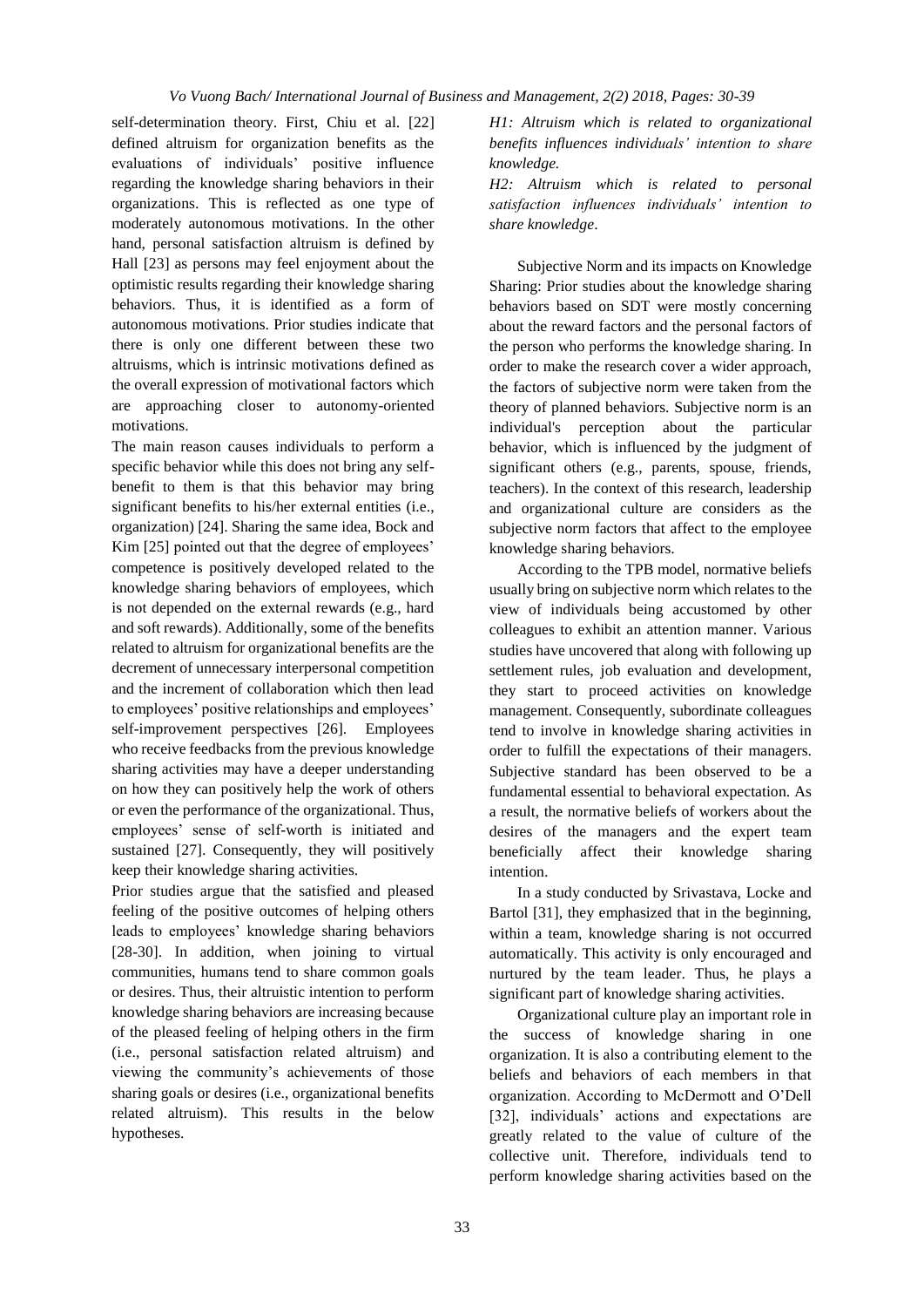core values of organization. In conclusion, when working in an organization where knowledge sharing has been already a culture, individuals tends to share about their experiences and knowledge more than when they are in a non-established knowledge sharing culture organization. In conclusion, a hypothesis related to subjective norm is formed:

## *H3: A high level of subjective norm that supports knowledge sharing leads to the intention to share knowledge.*

Perceive competence and its impacts on knowledge sharing behaviors: Human do not simply act, they likely mirror their perception through their actions. A part of these perceptions is about the concerns of their own competence and capacities when performing a specific activity. According to the self-concept theory, perceived competence includes the "perception and evaluation" about the skills in various fields of individuals. When interacting with the environment, perceived competence takes an important position when showing individuals' possibilities to complete specific tasks or activities. Perceived competence is not a whole consistent build, but rather is partitioned in particular perceived competences for various skills and fields. A global competence is portrayed as a general perception of one's own skill to adapt to various parts of life. However, this does not mean that the sum of various field perceived competences is equal the global competences. The global competence is contributed differently depends on the influence of each particular perceived competence and depends on the significance of the particular skill for the environment and for the individual. In addition, Harter said that the accuracy of the perceived competence also impacts to the global perceived competence.

Bandura [33] stated that perceived competence is dictated by two procedures: first the choice and second the information handling. This information may comprise of one's own past accomplishments, attributes of the works performed, information about exhibitions of others and the qualities of these others and the responses of others to achievements and failures. The information is chosen and used differently to accomplish a perceived competence. The distinctions rely on individual thoughts and hypotheses about what causes one's accomplishments [34]. These individual hypotheses are impacted by experience in the past with accomplishment results and by information from others. Individuals tend to assets in a manner that their perceived competence is acknowledged [35]. Therefore, it exists a round impact between thoughts regarding one's own ability and attributions.

Evidently, individuals have a sort of perception or hypothesis of their capability and use rules for choosing and handling information about their own particular capability in a manner that this hypothesis or perception is affirmed. Ideally, the development of perceived competence requires a complex intellectual procedure. However, it shows up that individuals generally utilize just a little of their own information and use basic guidelines which are not generally discerning. In conclusion, the perceived competence of an individual is dictated by the information that is accessible and by the individual style of choosing and preparing this data. As a result, a hypothesis is created as.

## *H4: Perceived competence impacts on the intention to share knowledge*

Knowledge sharing behaviors in reality actions: The knowledge sharing behavior of knowledge employees is determined by their intention to share their knowledge and their PBC. Knowledge sharing behavior refers to the extent to which knowledge employees share their knowledge with their fellow colleagues. Intention determines the willingness of an individual to engage in knowledge sharing. In general, a positive intention equates with a high knowledge sharing tendency. Thus, we propose the following hypothesis.

*H5: A high level of intention toward knowledge sharing leads to great knowledge sharing behaviors.*



### **METHODOLOGY**

### *Questionnaire Design and Data Collection*

Based on the research objectives, quantitative approach is conducted to collect data and explore research finding. The effects of employees' knowledge sharing behavior and its antecedents are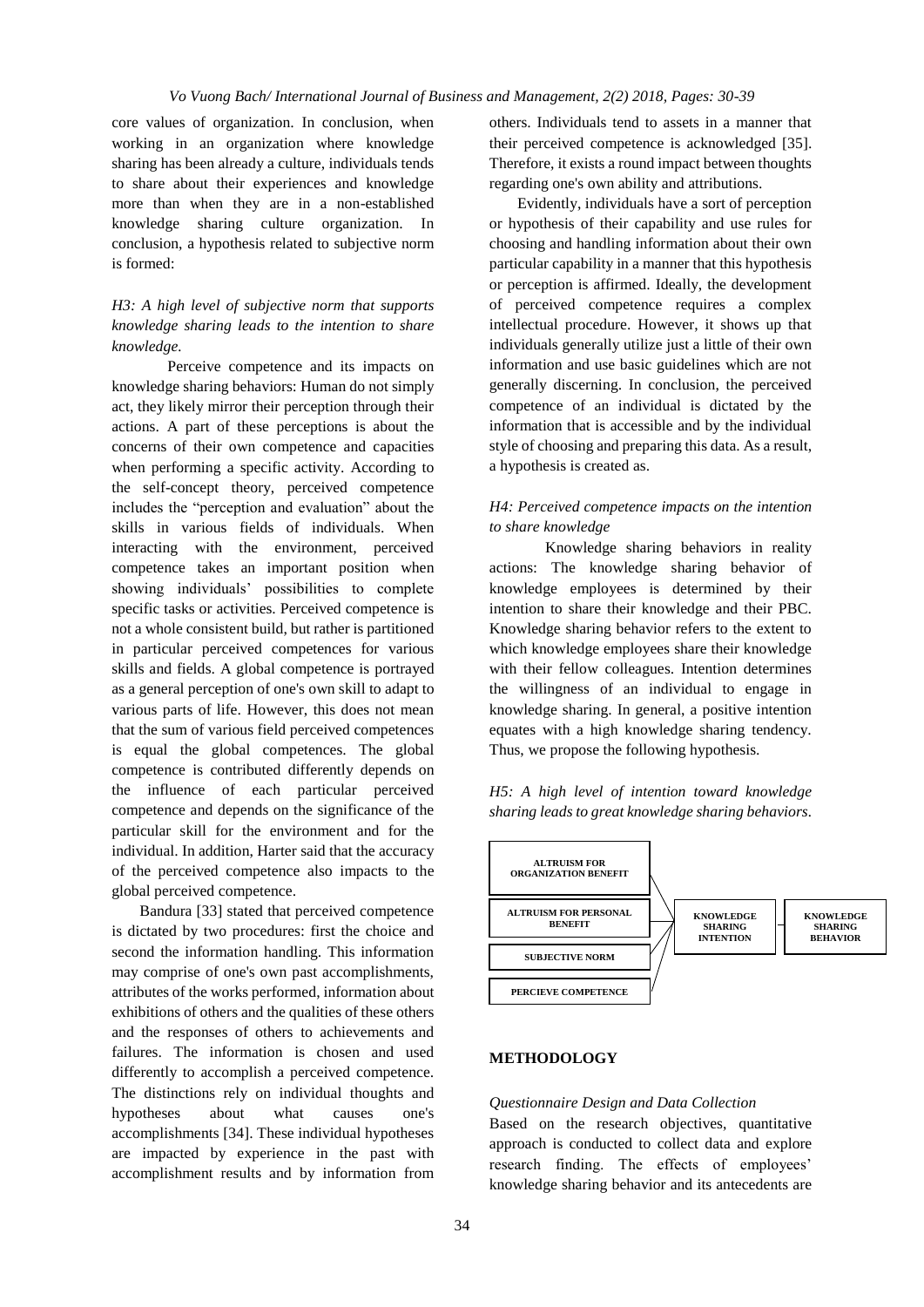explored by numerical data through survey evaluation. Target population of this research is employees working in technical companies in Ho Chi Minh City. In detail, they may work in departments of hardware office, software office, factory engineer, sale & customer service office, from low position of junior staff to front-line or middle management. The number of needed sample size is calculated following the formula  $(n=50+8\times m)$  where m is number of independent variables. However, the questionnaires were conveniently delivered to respondents for more significant research results as well as Amos data analysis. The research need a larger sample size to cover the significance and suggest realistic recommendation. Therefore, a mixture of nearly 400 direct and online structured questionnaires are delivered to respondents who work in technical companies in Ho Chi Minh City. After eliminating numbers of questionnaires which was uncompleted or not satisfied conditions of the research, 384 fully done survey were accepted to utilize for deep-diving in analysis.

*Questionnaire design*: In a questionnaire, measurement scale is considered as a critical issue to consider as it directly impacts to the final result. In general, measurement scale is divided into three different groups: nominal, ordinal and interval/ratio [36-38]. In this research, interval scales are mainly used because of its optimal characteristic in multivariate statistical techniques [37-39]. Besides, nominal scale is used in general questions, such as gender, age and occupation. In addition, Likert scale is also applied in this research [40]. According to Ghiselli [41] and Guilford [42], size of scale should be developed based on the circumstances. The scale must not be too large which is hard for all respondents to identify their answers. Also, the scale must not be too small otherwise it is very hard to distinguish among answers. As a result, a scale of five points is applied in conducted survey. Most of statements with five-point Likert scale which are equivalent to " $1 =$  strongly disagree", " $2 =$  disagree", " $3$  = neutral", " $4$  = agree", and " $5$  = strongly agree". Coding and analyzing: data collected from the target respondent were analyzed by SPSS version 20.0 to synthetic and evaluate statistics. For the purpose of running SPSS, the variables knowledge sharing behavior, knowledge sharing intention, altruism for organization benefit, altruism for personal benefit, subjective norm, perceive competence are coded as followings respectively: KNOSHABEHA,

## KNOSHAINT, ALORGBEN, ALPERBEN, SUBBORM and PERCOMP.

### *Reliability and factor analysis*

The table I summarizes the dependent  $\&$  independent variables, reliability index. With Cronbach's Alpha of all variables greater than 0.794, stands in, this was considered to be a good reliable measurement. In addition, the KMO equaled to 0.911 proved that factor analysis is appropriate with the data. As the Sig. of Balett's test equaled to 0.0, so the null hypothesis that the observation items are not correlated within the factor is rejected. On the other word, this claimed that the data used into analysis were totally suitable, the test was statistically significant.

TABLE I: SUMMARY OF THE INDEPENDENT & DEPENDENT VARIABLES

| РЫ ЕРРЕРГ ГАВИАРЕВ |                    |                     |  |  |  |
|--------------------|--------------------|---------------------|--|--|--|
| Given names        | Number<br>of items | Cronbach's<br>Alpha |  |  |  |
| <b>KNOSHABEHA</b>  | $2*$               | .862                |  |  |  |
| <b>KNOSHAINT</b>   | 4*                 | .919                |  |  |  |
| <b>ALORGBEN</b>    | $3*$               | .888                |  |  |  |
| <b>ALPERBEN</b>    | $3*$               | .898                |  |  |  |
| <b>SUBBORM</b>     | 4*                 | .794                |  |  |  |
| <b>PERCOMP</b>     | 4*                 | .921                |  |  |  |

All items have factor loadings  $> 0.5$ 

KMO index = .911 and Sig. of Bartlett's test = .000

Total variance explained  $= 70.83%$ 

As demonstrated in table I, five out of six factors of dependent and independent variables had Cronbach's Alpha index in the interval [0.794; 0.921], meaning that these factors had good reliable measurement. However, Factor loading of knowledge sharing behavior has been removed two items. Moreover, these figures are even greater than 0.600. Thus, the internal consistency within this factor could be considered acceptable. The KMO was at 0.911 also meant that factor analysis is appropriate with the data .The Sig. of Bartlett's test was at .000 < .05 referring that the data of independent variables was appropriate for factor analysis. Thus, the data can be then used for exploratory factor analysis (EFA)

Output from EFA analysis after eliminating some useless items were presented on Table III. The KMO index =  $0.911$  and Bartlett's test =  $0.00$  showed above provided enough condition for EFA. Items were loaded neither at the same time on many factors nor lower than 0.5. These totally met conditions of convergent validity and discriminant validity. Six factors were extracted which had proper observing variables with literature. These factors were then remained their variable names as no new factor was extracted from EFA running.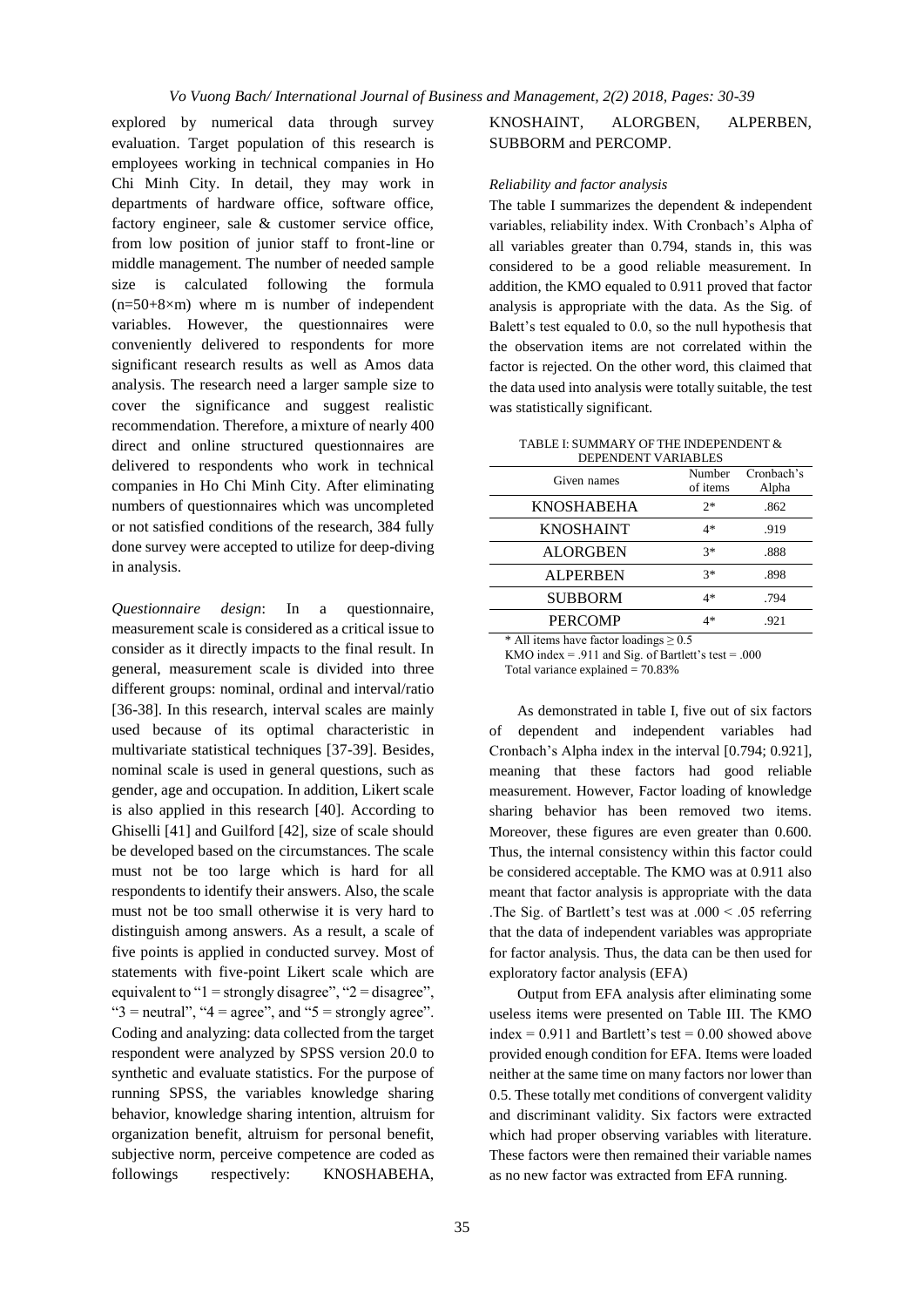|                                                    | Component |                |      |      |      |      |
|----------------------------------------------------|-----------|----------------|------|------|------|------|
|                                                    | 1         | $\mathfrak{2}$ | 3    | 4    | 5    | 6    |
| PERCOM1                                            | .791      |                |      |      |      |      |
| PERCOM2                                            | .716      |                |      |      |      |      |
| PERCOM3                                            | .690      |                |      |      |      |      |
| PERCOM4                                            | .671      |                |      |      |      |      |
| KNOSHAINT1                                         |           | .852           |      |      |      |      |
| KNOSHAINT1                                         |           | .816           |      |      |      |      |
| KNOSHAINT1                                         |           | .803           |      |      |      |      |
| KNOSHAINT1                                         |           |                | .896 |      |      |      |
| <b>SUBNORMS1</b>                                   |           |                | .835 |      |      |      |
| <b>SUBNORMS2</b>                                   |           |                | .798 |      |      |      |
| <b>SUBNORMS3</b>                                   |           |                |      | .765 |      |      |
| <b>SUBNORMS4</b>                                   |           |                |      | .755 |      |      |
| ALPERBEN1                                          |           |                |      | .707 |      |      |
| ALPERBEN2                                          |           |                |      | .580 |      |      |
| ALPERBEN3                                          |           |                |      |      | .778 |      |
| ALORGBEN1                                          |           |                |      |      | .756 |      |
| <b>ALORGBEN2</b>                                   |           |                |      |      | .622 |      |
| <b>ALORGBEN3</b>                                   |           |                |      |      | .578 |      |
| KNOSHABEHA1                                        |           |                |      |      |      | .827 |
| KNOSHABEHA1                                        |           |                |      |      |      | .792 |
| Extraction Method: Principal Component Analysis.   |           |                |      |      |      |      |
| Rotation Method: Promax with Kaiser Normalization. |           |                |      |      |      |      |

TABLE II: COMPONENT MATRIX

a. Rotation converged in 6 iterations.

## **RESEARCH FINDINGS**

*A. Sample description*

#### TABLE III: RESPONDENTS' PROFILE Frequency Percent Job position Staff 273 82.7 First-line Manager 31 9.4 Middle Manager 26 7.9 Gender Male 198 50.0 Female 198 50.0 Age  $< 18$  0 0 18 – 30 350 88.39  $30 - 40$   $42$   $10.6$  $>40$  4 0.01 Occupation Factory Engineer 6 1.52 Software Engineer 100 25.25 Hardware Engineer 21 5.32 Officer 125 31.56 IT Officer 19 4.79 Sales 20 5.05 Customer Services 27 6.82 Others 78 19.69 Education High school 1 0.25 Undergraduate 314 79.29 Master 75 18.96 Postgraduate 3 0.75

Table III represented the demographic profiles of the respondents. By can be seen, all of participants in this research were working at the technical

Others 3 0.75

companies with diversified occupation and job position. The respondents have bachelor/ undergraduate that dominated the total, accounted for nearly 79.29 per cent. Not many people from middle age worked in these companies because almost of them are young employees aged from 18 to 30(88.39 per cent).

*B. Confirmation factor analysis (CFA) & validity testing between all variables*

### *Model Fit Testing*

The first step is using CFA to test if the research framework and collected data are in solid match. The below table matches the result of suggested factors for fit indices and the current research fit indices.

| TABLE IV: MODEL FIT OF CFA |                            |         |  |  |  |  |
|----------------------------|----------------------------|---------|--|--|--|--|
| Fit                        | Current fit<br>Recommended |         |  |  |  |  |
| Indices                    | value                      | indices |  |  |  |  |
| <b>CMIN/DF</b>             | < 0.5                      | 2.344   |  |  |  |  |
| <b>GFI</b>                 | >0.9                       | 0.913   |  |  |  |  |
| <b>CFI</b>                 | >0.9                       | 0.962   |  |  |  |  |
| <b>TLI</b>                 | >0.9                       | 0.954   |  |  |  |  |
| <b>RMSEA</b>               | $<0.06$ : good fit         | 0.059   |  |  |  |  |

All the indices stay in the recommended value range. Therefore, this measurement shows the good fit of research model.

#### *Convergent Validity*

The convergent validity is achieved if factor loading for each item greater than or equal 0.5 and Average Variance extracted (AVE) greater than 0.5. Firstly, all factors loading are ranging from 0.500 to 0.851 (Table 5). The lowest AVE is subjective norms (0.500, respectively) and the highest AVE is knowledge sharing behavior (0.767). Other AVEs are greater than 0.5. These figures suggest a good convergent validity.

TABLE V: CONVERGENT VALIDITY

| Items             | <b>CR</b> | <b>AVE</b> | <b>MSV</b> | MaxR(H) |  |
|-------------------|-----------|------------|------------|---------|--|
| <b>ALORGBEN</b>   | 0.888     | 0.726      | 0.321      | 0.890   |  |
| <b>PERCOMP</b>    | 0.923     | 0.750      | 0.334      | 0.955   |  |
| <b>KNOWSHAINT</b> | 0.923     | 0.750      | 0.508      | 0.973   |  |
| <b>SUBNORMS</b>   | 0.797     | 0.500      | 0.392      | 0.976   |  |
| <b>ALPERBEN</b>   | 0.901     | 0.751      | 0.508      | 0.981   |  |
| <b>KNOSHABEHA</b> | 0.868     | 0.767      | 0.373      | 0.984   |  |

#### *Discriminant Validity*

The discrimination validity of each construct can be measured through the following indices and thresholds:

- $AVE > r2$
- Maximum Shared Variance (MSV)< AVE
- Average Shared Variance (ASV) < AVE

The below results reflect that all criteria are met.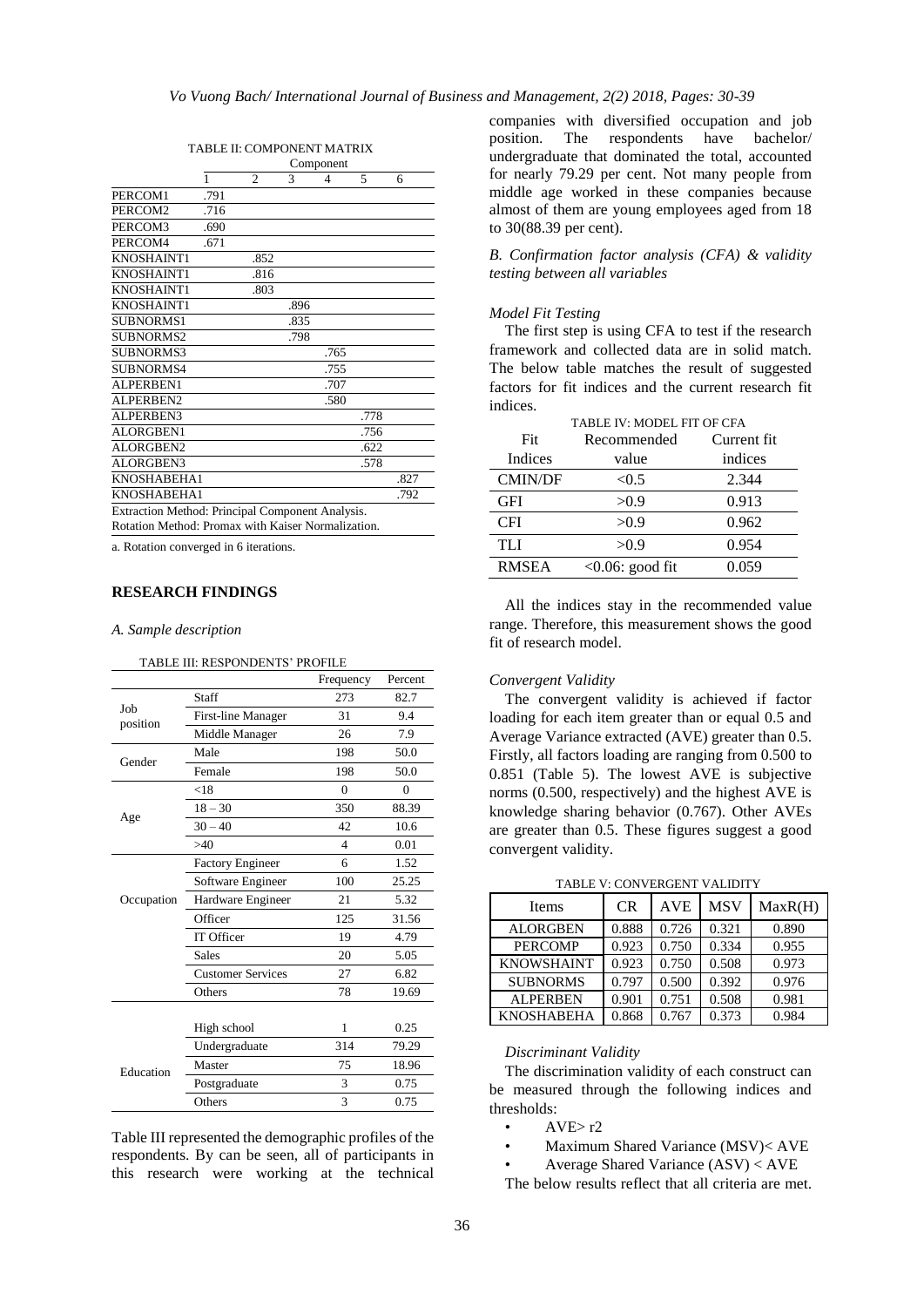*Vo Vuong Bach/ International Journal of Business and Management, 2(2) 2018, Pages: 30-39*

Therefore, the discrimination is achieved.

| TABLE V: DISCRIMINANT VALIDITY |             |            |              |              |             |              |
|--------------------------------|-------------|------------|--------------|--------------|-------------|--------------|
|                                |             |            | <b>KNOW</b>  | <b>KNOSH</b> |             |              |
|                                | ALOR.       | PERC       | <b>SHAIN</b> | <b>SUBN</b>  | ALPE        | <b>ABEHA</b> |
|                                | <b>GBEN</b> | <b>OMP</b> | T            | <b>ORMS</b>  | <b>RBEN</b> |              |
| <b>ALORG</b><br><b>BEN</b>     | 0.852       |            |              |              |             |              |
| PERCO<br>MP                    | 0.486       | 0.866      |              |              |             |              |
| <b>KNOWS</b><br><b>HAINT</b>   | 0.567       | 0.578      | 0.866        |              |             |              |
| <b>SUBNO</b><br><b>RMS</b>     | 0.452       | 0.330      | 0.626        | 0.707        |             |              |
| ALPER<br><b>BEN</b>            | 0.564       | 0.440      | 0.713        | 0.522        | 0.867       |              |
| <b>KNOSH</b><br><b>ABEHA</b>   | 0.477       | 0.574      | 0.611        | 0.476        | 0.507       | 0.876        |

### *C. Structural Equation Model analysis (SEM)*

TABLE VI HYPOTHESIS TESTING IN SEMINATUR IN SEMINATUR IN SEMINATUR IN SEMINATUR IN SEMINATUR IN SEMINATUR IN S

|                | TABLE VI HYPOTHESIS TESTING IN SEM |               |                              |          |       |             |
|----------------|------------------------------------|---------------|------------------------------|----------|-------|-------------|
|                |                                    |               |                              | Estimate | P     | Resulted    |
|                | <b>ALORGB</b><br>EN                | $\rightarrow$ | <b>KNOWSHA</b><br><b>INT</b> | 0.084    | 0.082 | Unsupported |
| $\overline{c}$ | <b>ALPERB</b><br>EN                | →             | <b>KNOWSHA</b><br><b>INT</b> | 0.432    | ***   | Supported   |
| 3              | <b>SUBNOR</b><br>MS                | →             | <b>KNOWSHA</b><br><b>INT</b> | 0.335    | ***   | Supported   |
| 4              | <b>PERCOM</b><br>P                 | →             | <b>KNOWSHA</b><br><b>INT</b> | 0.304    | ***   | Supported   |
| 5              | <b>KNOWS</b><br><b>HAINT</b>       | →             | <b>KNOSHAB</b><br><b>EHA</b> | 0.67     | ***   | Supported   |

Note: \*\*\* indicates p-value< 0.01

As can be seen from the SEM result, except the relationship between altruism organizational benefit has significant value less than 0.05 (0.0082), the rest of paths are significant since its p-value are both less than 0.05.Four hypotheses were also supported .

The research results confirmed the positive relation between Altruism personal benefit and knowledge sharing intention ( $\beta = 0.432$ ; p <0.01). Therefore, H2 is supported in this research model. As further expectation, there is a positive relation between subjective norm and knowledge sharing intention (β = 0.335; p < 0.01) Thus, H3 is definitely confirmed. The same result was found on the relationship between perceive competence and knowledge sharing intention ( $\beta = 0.304$ , p<0.01).H4 is also supported. The most expected relationship in this research, between knowledge sharing intention and knowledge sharing intention is extracted the positive result ( $\beta$ =0.67, p<0.01). H5 is supported. However, the first hypothesis is recorded by negative relationship, altruism organizational benefit and knowledge sharing intention ( $\beta$  = 0.084;  $p < 0.081$ ). So, H1 are not confirmed.

### *Check for model fit*

Chi-squared /degree of freedom is 3.145 with pvalue=0.000. Moreover, order indices also fit well:  $CFI=0.938$ ,  $GFI=TLI=0.949$ . All of these indices are greater than 0.9. RMSEA numerator is acceptable fit because this number is less than 0.075.

Therefore, we can be accepted that the model has an acceptable fit.

### **DISCUSSIONS AND RECOMMENDATIONS**

With three independent variables: Altruism personal benefit, Subjective norm, and Perceive competence have positive correlations and impacts with knowledge sharing intention. It means that the hypotheses 2, 3, 4 were supported. Moreover, with high further expectation, positive influence is investigated based on knowledge sharing intention and knowledge sharing behavior, the model at the end was proved to include four predictors.

First, this study is one of the first empirical test of the antecedents of employees' knowledge sharing intention and knowledge sharing behavior in technology sector in Ho Chi Minh City in Vietnam. The research approached self-determinant as a main dimension for employees' knowledge sharing. Thus, this contribute to the literature for other researchers, practitioners, and/or technology company. The findings delivered rare evidences about the correlation between knowledge sharing intention and knowledge sharing behavior.

Second, this research found number of factors predicting knowledge sharing intention and knowledge sharing behavior, sorting by strength order as follows: Altruism personal benefit, subjective norm and perceive competence. For altruism for personal Satisfaction, company should apply the format and range the personal incentive as hard reward and soft reward to motivate their employee continue happy with sharing knowledge to coworker and manager. In order to apply Subjective Norms component in reality for improving Knowledge Sharing Intention, manager should continue support & encourage their employee sharing their knowledge. Moreover, manager should do more in put them in sharing situations. Finally, each items of Perceived Competency are very good to stay strong in this scale. Company and manager have just give them more time and chance to practice and training skill. In specific, communication skill, presentation skill and sharing skill are related with how they are confident in sharing knowledge with more people.

#### **CONCLUSION**

The study has met all research objectives. Firstly, the study confirmed that four factors had significant influence on dependent factor of knowledge sharing behavior. Secondly, key drivers of knowledge sharing behavior and its antecedents have been found through SEM test. Lastly, suggestions should be learnt from final research model and literature that includes: managers, technical company should invest money, time, policies to consider factors of Altruism personal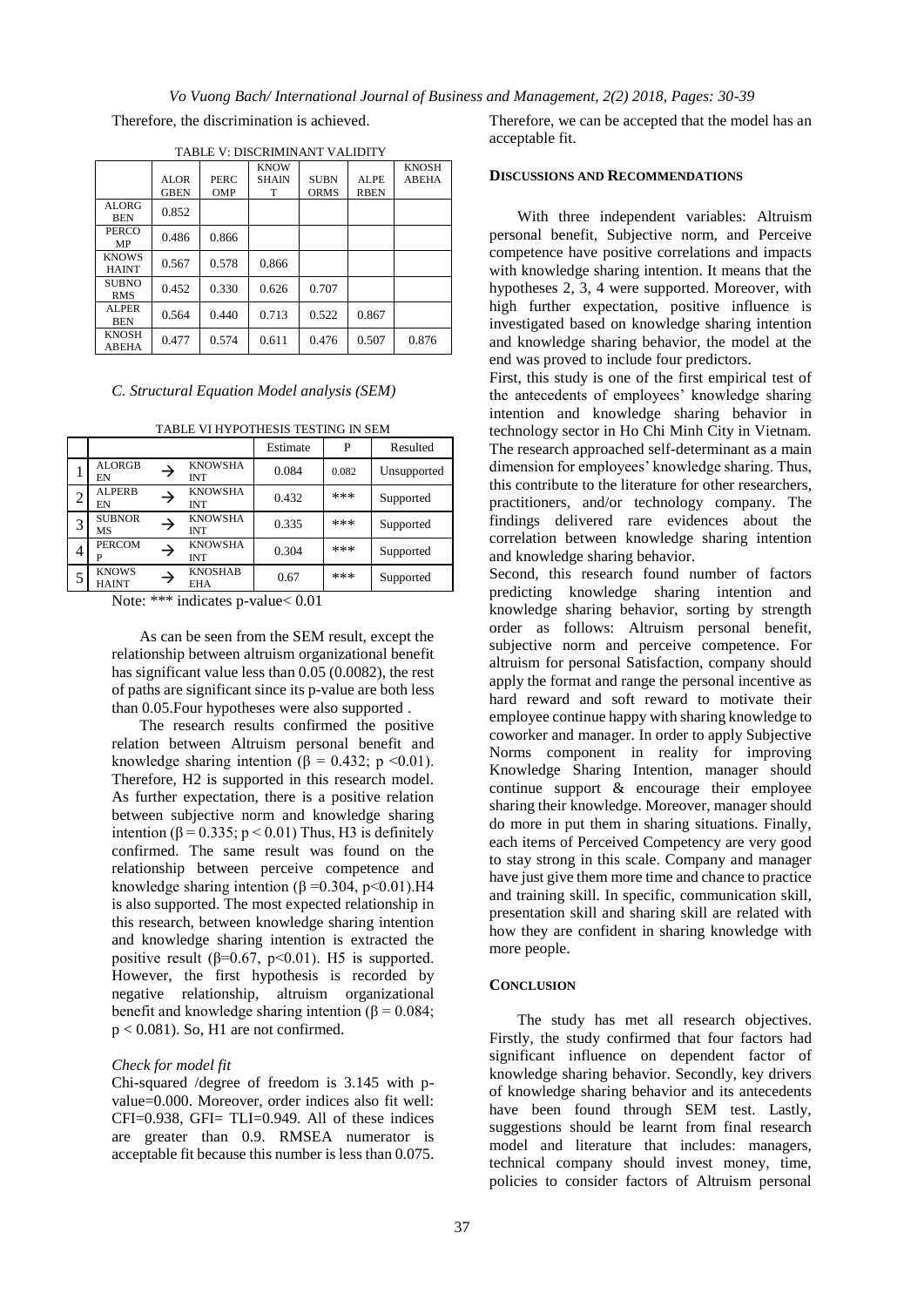benefit, subjective norm and perceive competence in the workplace to better off from employees' sharing behavior. For example, Company and managers have just give them more time and chance to practice and training skill.

The study has some empirical contributions to the field. However, the study met some limitations. Initially, the timing data collection is not long enough. So, the result of this results may incur some chances of bias. Moreover, this study tested the model in the field of technology companies in Ho Chi Minh City, it could not be described for total of Vietnam sampling. Thus, future research should open the scope to other fields and explore the new moderator and mediation variables that make this research model more practical.

## **REFERENCES**

**[1]** Yafang Tsai, "Relationship between Organizational Culture, Leadership Behavior and Job Satisfaction," BMC Health Serv Res. 2011; 11: 98, Published online 2011 May 14. doi: 10.1186/1472-6963-11-98

**[2]** Juan C. Rivera‐ Vazquez, Lillian V. Ortiz‐ Fournier, Felix Rogelio Flores, (2009), "Overcoming cultural barriers for innovation and knowledge sharing", Journal of Knowledge Management, Vol. 13 Iss: 5, pp.257 – 270.

**[3]** Ahmad N, Daghfous A (2010), "Knowledge sharing through inter-organizational knowledge networks challenges and opportunities in the United Arab Emirates", Eur. Bus. Rev., 22(2): 153

**[4]** Polanyi, Michael (1966), "The tacit dimension", University of Chicago Press: Chicago, 4.

**[5]** Nonaka, I. (1994) "A dynamic theory of organizational knowledge creation", Organization Science, Vol.5, No.1, February, p. 14.

**[6]** De Long, D.W. and Fahey, L. (November 2000). Diagnosing cultural barriers to knowledge management, The Academy of Management Executive, 14(4), Briarcliff Manor, pp. 113-127.

**[7]** C. K. Lee and S. Al-Hawamdeh, "Factors impacting knowledge sharing," J. Inf. & Knowl. Manag., vol. 1, no. 01, pp. 49–56, 2002.

**[8]** T. Boon-In, W. Choy-Har, L. Chee-Hoong, O. Keng-Boon, and C.-Y. N. Felix, "Assessing the link between service quality dimensions and knowledge sharing: Student perspective," African J. Bus. Manag., vol. 4, no. 6, pp. 1014–1022, 2010.

**[9]** Nonaka, I. and Takeuchi, H. (1995). The knowledge creating company. New York, NY: Oxford University Press.

**[10]** Szulanski, G. (1996), "Exploring internal stickiness: Impediments to the transfer of best practice within the firm." Strategic Management Journal, 17, 27-43.

**[11]** Cockrell, R.C., & Stone, D.N. (2010). Industry culture influences pseudo-knowledge sharing: a multiple mediation analysis. Journal of Knowledge Management, 14, 841–857.

**[12]** Gagne, M., & Deci, E.L. (2005). Selfdetermination theory and work motivation. Journal of Organizational Behavior, 26(4), 331-362.

**[13]** Sheldon, K.M., Turban, D.B., Brown, K.G., Barrick, M.R., & Judge, T.A. (2003). Applying selfdetermination theory to organizational research. Research in Personnel and Human Resources Management, 22, 357–393

**[14]** Grolnick, W.S., & Ryan, R.M. (1987). Autonomy in children's learning: An experimental and individual difference investigation. Journal of Personality and Social Psychology, 52(5), 890–898. **[15]** Ryan, R.M., Lunch, M.F., Vansteenkiste, M., & Deci, E.L. (2011). Motivation and autonomy in counseling, psychotherapy, and behavior change: A look at theory and practice. The Counseling Psychologist, 39(2), 193–260.

**[16]** Ryan, R.M., Lunch, M.F., Vansteenkiste, M., & Deci, E.L. (2011). Motivation and autonomy in counseling, psychotherapy, and behavior change: A look at theory and practice. The Counseling Psychologist, 39(2), 193–260.

**[17]**Grolnick, W.S., & Ryan, R.M. (1987). Autonomy in children's learning: An experimental and individual difference investigation. Journal of Personality and Social Psychology, 52(5), 890–898.

**[18]** Mitchell, J.I., Gagne, M., Beaudry, A., & Dyer, L. (2012). The role of perceived organizational support, distributive justice and motivation in reactions to new information technology. Computers in Human Behaviors, 28, 729–738.

**[19]** Chiu, C.M., Hsu, M.H., & Wang, E.T.G. (2006). Understanding knowledge sharing in virtual communities: An integration of social capital and social cognitive theories. Decision Support Systems, 42(3), 1872–1888.

**[20]** Tsai, M.T., & Cheng, N.C. (2010). Programmer perceptions of knowledge-sharing behavior under social cognitive theory. Expert Systems with Applications, 37(12), 8479–8485.

**[21]** Chang, H.H., & Chuang, S.S. (2011). Social capital and individual motivations on knowledge sharing: Participant involvement as a moderator. Information & Management, 48(1), 9–18,

**[22]** Chin, W.W., Thatcher, J.B., & Wright, R.T. (2012). Assessing common method bias: Problems with the ULMC technique. MIS Quarterly, 36(3), 1003–1020R. Ulrich, The impact of flowers and plants on workplace productivity, Texas A & M University, 2003.

**[23]** Hall, H. (2001). Input-friendliness: motivating knowledge sharing across intranets. Journal of Information Science, 27(3), 139–146

**[24]** Deci, E.L., & Ryan, R.M. (2000). The "what" and "why" of goal pursuits: Human needs and the self-determination of behavior. Psychological Inquiry, 11(4), 227–268